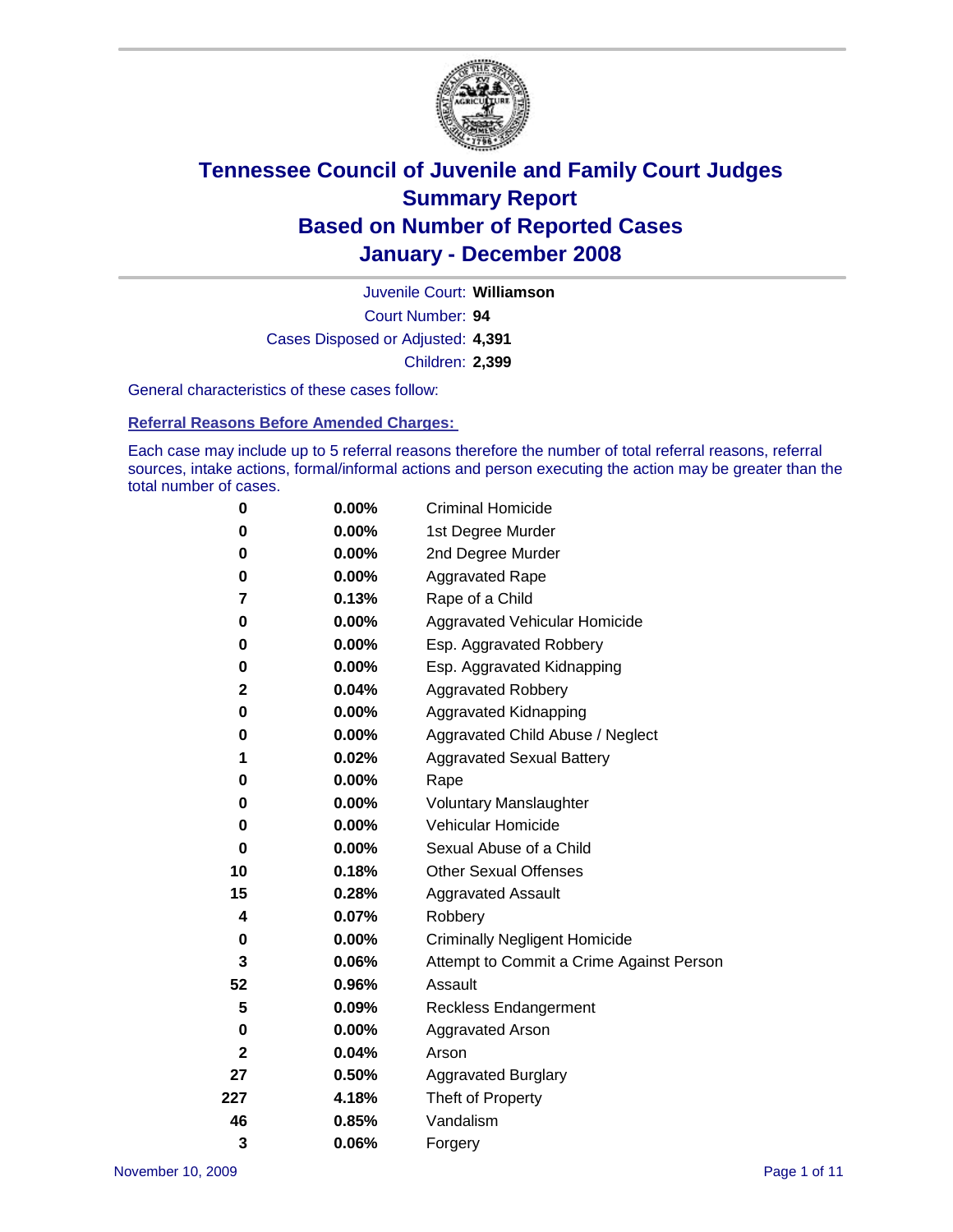

Court Number: **94** Juvenile Court: **Williamson** Cases Disposed or Adjusted: **4,391** Children: **2,399**

#### **Referral Reasons Before Amended Charges:**

Each case may include up to 5 referral reasons therefore the number of total referral reasons, referral sources, intake actions, formal/informal actions and person executing the action may be greater than the total number of cases.

| 0            | 0.00%    | <b>Worthless Checks</b>                                     |
|--------------|----------|-------------------------------------------------------------|
| 4            | 0.07%    | Illegal Possession / Fraudulent Use of Credit / Debit Cards |
| 10           | 0.18%    | <b>Burglary</b>                                             |
| 13           | 0.24%    | Unauthorized Use of a Vehicle                               |
| 0            | 0.00%    | <b>Cruelty to Animals</b>                                   |
| 0            | $0.00\%$ | Sale of Controlled Substances                               |
| 76           | 1.40%    | <b>Other Drug Offenses</b>                                  |
| 89           | 1.64%    | <b>Possession of Controlled Substances</b>                  |
| 1            | 0.02%    | <b>Criminal Attempt</b>                                     |
| $\mathbf{2}$ | 0.04%    | Carrying Weapons on School Property                         |
| 13           | 0.24%    | Unlawful Carrying / Possession of a Weapon                  |
| 14           | 0.26%    | <b>Evading Arrest</b>                                       |
| 0            | 0.00%    | Escape                                                      |
| 14           | 0.26%    | Driving Under Influence (DUI)                               |
| 204          | 3.76%    | Possession / Consumption of Alcohol                         |
| 7            | 0.13%    | Resisting Stop, Frisk, Halt, Arrest or Search               |
| 0            | 0.00%    | <b>Aggravated Criminal Trespass</b>                         |
| 6            | 0.11%    | Harassment                                                  |
| 1            | 0.02%    | Failure to Appear                                           |
| 4            | 0.07%    | Filing a False Police Report                                |
| 8            | 0.15%    | Criminal Impersonation                                      |
| 35           | 0.64%    | <b>Disorderly Conduct</b>                                   |
| 0            | 0.00%    | <b>Criminal Trespass</b>                                    |
| 10           | 0.18%    | <b>Public Intoxication</b>                                  |
| 0            | 0.00%    | Gambling                                                    |
| 1,442        | 26.56%   | Traffic                                                     |
| 0            | $0.00\%$ | Local Ordinances                                            |
| 0            | 0.00%    | Violation of Wildlife Regulations                           |
| 9            | 0.17%    | Contempt of Court                                           |
| 213          | 3.92%    | Violation of Probation                                      |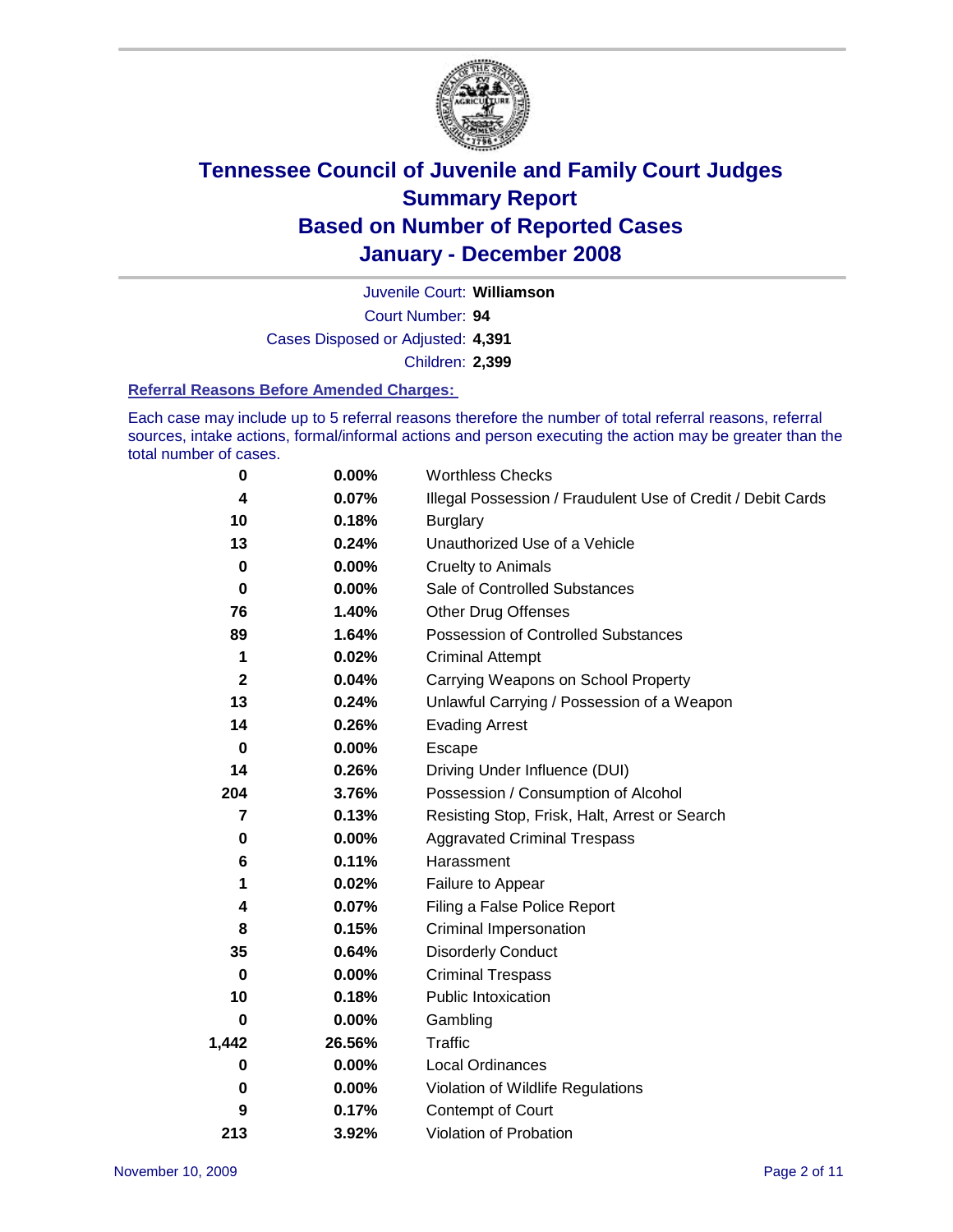

Court Number: **94** Juvenile Court: **Williamson** Cases Disposed or Adjusted: **4,391** Children: **2,399**

#### **Referral Reasons Before Amended Charges:**

Each case may include up to 5 referral reasons therefore the number of total referral reasons, referral sources, intake actions, formal/informal actions and person executing the action may be greater than the total number of cases.

| 16       | 0.29%    | Violation of Aftercare                 |
|----------|----------|----------------------------------------|
| 377      | 6.94%    | Unruly Behavior                        |
| 92       | 1.69%    | Truancy                                |
| 95       | 1.75%    | In-State Runaway                       |
| $\bf{0}$ | 0.00%    | Out-of-State Runaway                   |
| 158      | 2.91%    | Possession of Tobacco Products         |
| 268      | 4.94%    | Violation of a Valid Court Order       |
| 83       | 1.53%    | <b>Violation of Curfew</b>             |
| $\bf{0}$ | 0.00%    | Sexually Abused Child                  |
| 0        | 0.00%    | <b>Physically Abused Child</b>         |
| 169      | 3.11%    | Dependency / Neglect                   |
| 15       | 0.28%    | <b>Termination of Parental Rights</b>  |
| 0        | $0.00\%$ | <b>Violation of Pretrial Diversion</b> |
| 0        | $0.00\%$ | Violation of Informal Adjustment       |
| 0        | 0.00%    | <b>Judicial Review</b>                 |
| 0        | 0.00%    | <b>Administrative Review</b>           |
| 0        | $0.00\%$ | <b>Foster Care Review</b>              |
| 124      | 2.28%    | Custody                                |
| 95       | 1.75%    | Visitation                             |
| 5        | 0.09%    | Paternity / Legitimation               |
| 1        | 0.02%    | <b>Child Support</b>                   |
| 0        | 0.00%    | <b>Request for Medical Treatment</b>   |
| 0        | 0.00%    | <b>Consent to Marry</b>                |
| 1,353    | 24.92%   | Other                                  |
| 5,430    | 100.00%  | <b>Total Referrals</b>                 |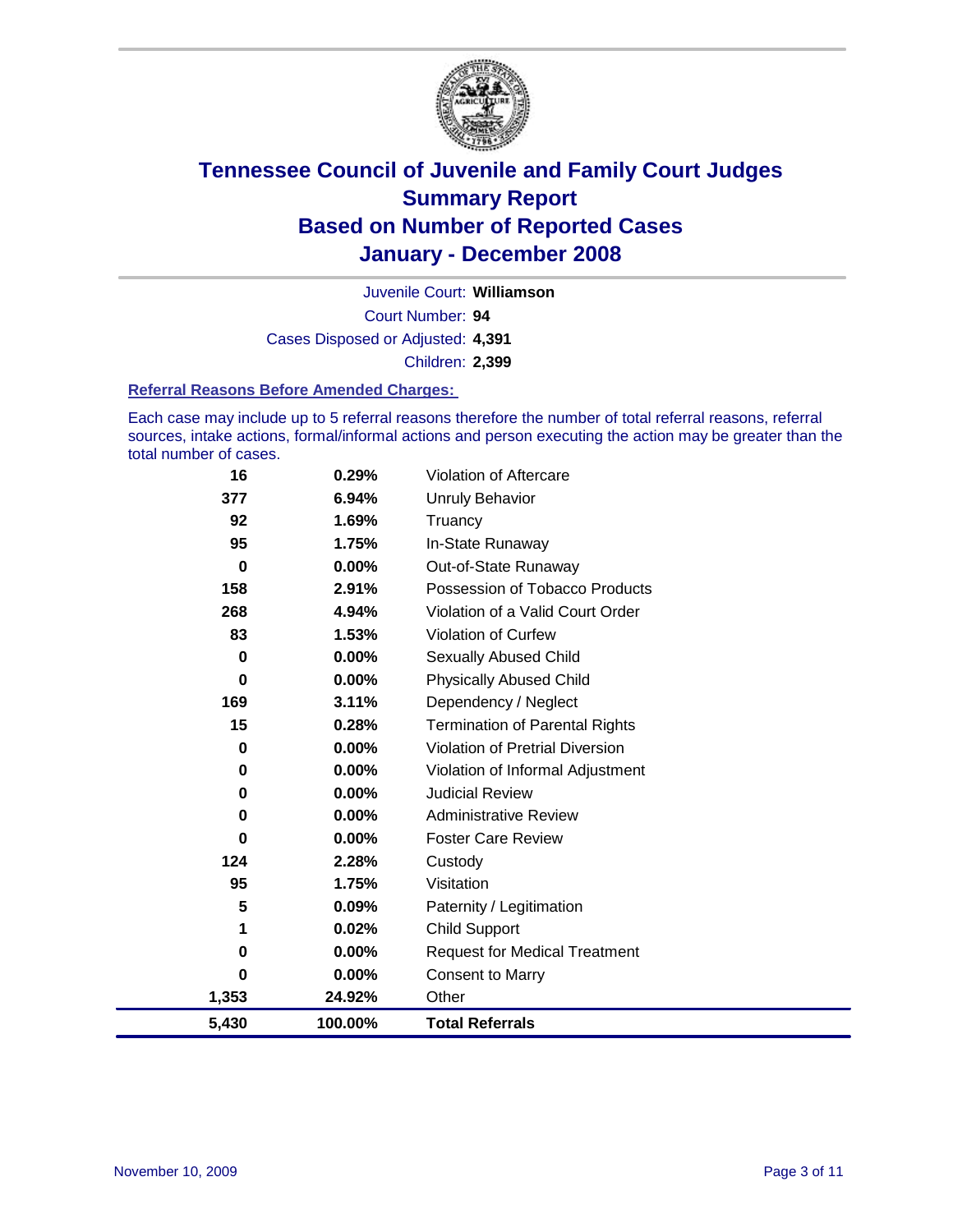

Court Number: **94** Juvenile Court: **Williamson** Cases Disposed or Adjusted: **4,391** Children: **2,399**

### **Referral Sources: 1**

| 5,430 | 100.00% | <b>Total Referral Sources</b>     |
|-------|---------|-----------------------------------|
| 440   | 8.10%   | Other                             |
| 73    | 1.34%   | Unknown                           |
| 0     | 0.00%   | Hospital                          |
| 31    | 0.57%   | Child & Parent                    |
| 78    | 1.44%   | Victim                            |
| 9     | 0.17%   | <b>Other Court</b>                |
| 1     | 0.02%   | Social Agency                     |
| 955   | 17.59%  | <b>Court Staff</b>                |
| 9     | 0.17%   | <b>District Attorney's Office</b> |
| 0     | 0.00%   | <b>Other State Department</b>     |
| 281   | 5.17%   | <b>DCS</b>                        |
| 0     | 0.00%   | <b>CSA</b>                        |
| 469   | 8.64%   | School                            |
| 0     | 0.00%   | Self                              |
| 82    | 1.51%   | Relatives                         |
| 461   | 8.49%   | Parents                           |
| 2,541 | 46.80%  | Law Enforcement                   |

#### **Age of Child at Referral: 2**

| 2,399        | 100.00%  | <b>Total Child Count</b> |
|--------------|----------|--------------------------|
| 0            | $0.00\%$ | Unknown                  |
| $\mathbf{2}$ | 0.08%    | Ages 19 and Over         |
| 887          | 36.97%   | Ages 17 through 18       |
| 955          | 39.81%   | Ages 15 through 16       |
| 222          | 9.25%    | Ages 13 through 14       |
| 74           | 3.08%    | Ages 11 through 12       |
| 259          | 10.80%   | Ages 10 and Under        |
|              |          |                          |

<sup>1</sup> If different than number of Referral Reasons (5430), verify accuracy of your court's data.

<sup>2</sup> One child could be counted in multiple categories, verify accuracy of your court's data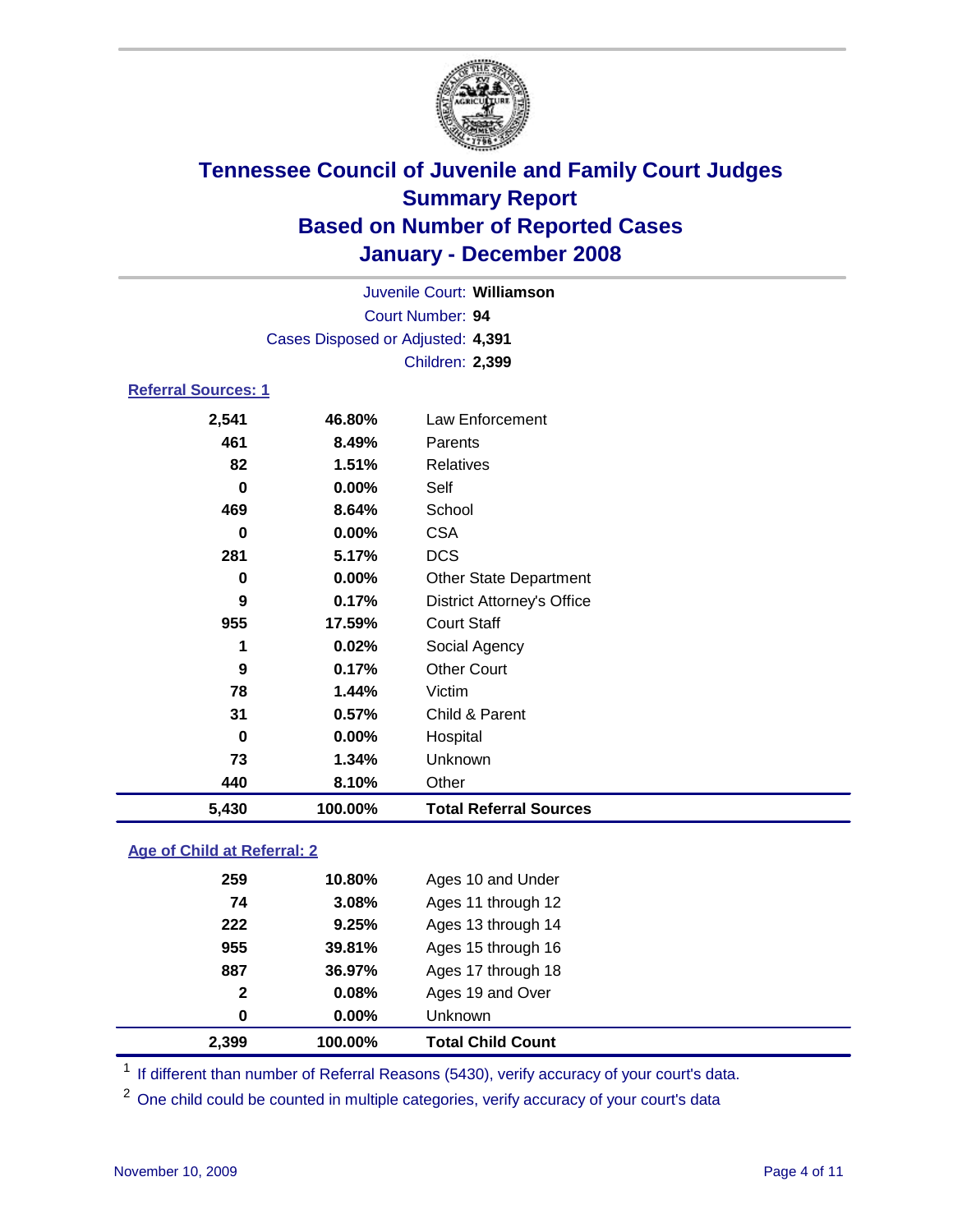

| Juvenile Court: Williamson              |                                   |                          |  |  |  |
|-----------------------------------------|-----------------------------------|--------------------------|--|--|--|
| Court Number: 94                        |                                   |                          |  |  |  |
|                                         | Cases Disposed or Adjusted: 4,391 |                          |  |  |  |
|                                         |                                   | Children: 2,399          |  |  |  |
| Sex of Child: 1                         |                                   |                          |  |  |  |
| 1,471                                   | 61.32%                            | Male                     |  |  |  |
| 915                                     | 38.14%                            | Female                   |  |  |  |
| 13                                      | 0.54%                             | Unknown                  |  |  |  |
| 2,399                                   | 100.00%                           | <b>Total Child Count</b> |  |  |  |
| Race of Child: 1                        |                                   |                          |  |  |  |
| 2,072                                   | 86.37%                            | White                    |  |  |  |
| 186                                     | 7.75%                             | African American         |  |  |  |
| $\overline{\mathbf{2}}$                 | 0.08%                             | Native American          |  |  |  |
| 24                                      | 1.00%                             | Asian                    |  |  |  |
| 48                                      | 2.00%                             | Mixed                    |  |  |  |
| 67                                      | 2.79%                             | Unknown                  |  |  |  |
| 2,399                                   | 100.00%                           | <b>Total Child Count</b> |  |  |  |
| <b>Hispanic Origin: 1</b>               |                                   |                          |  |  |  |
| 135                                     | 5.63%                             | Yes                      |  |  |  |
| 1,406                                   | 58.61%                            | No                       |  |  |  |
| 858                                     | 35.76%                            | Unknown                  |  |  |  |
| 2,399                                   | 100.00%                           | <b>Total Child Count</b> |  |  |  |
| <b>School Enrollment of Children: 1</b> |                                   |                          |  |  |  |
| 1,931                                   | 80.49%                            | Yes                      |  |  |  |
| 4                                       | 0.17%                             | No                       |  |  |  |
| 464                                     | 19.34%                            | Unknown                  |  |  |  |
| 2,399                                   | 100.00%                           | <b>Total Child Count</b> |  |  |  |

<sup>1</sup> One child could be counted in multiple categories, verify accuracy of your court's data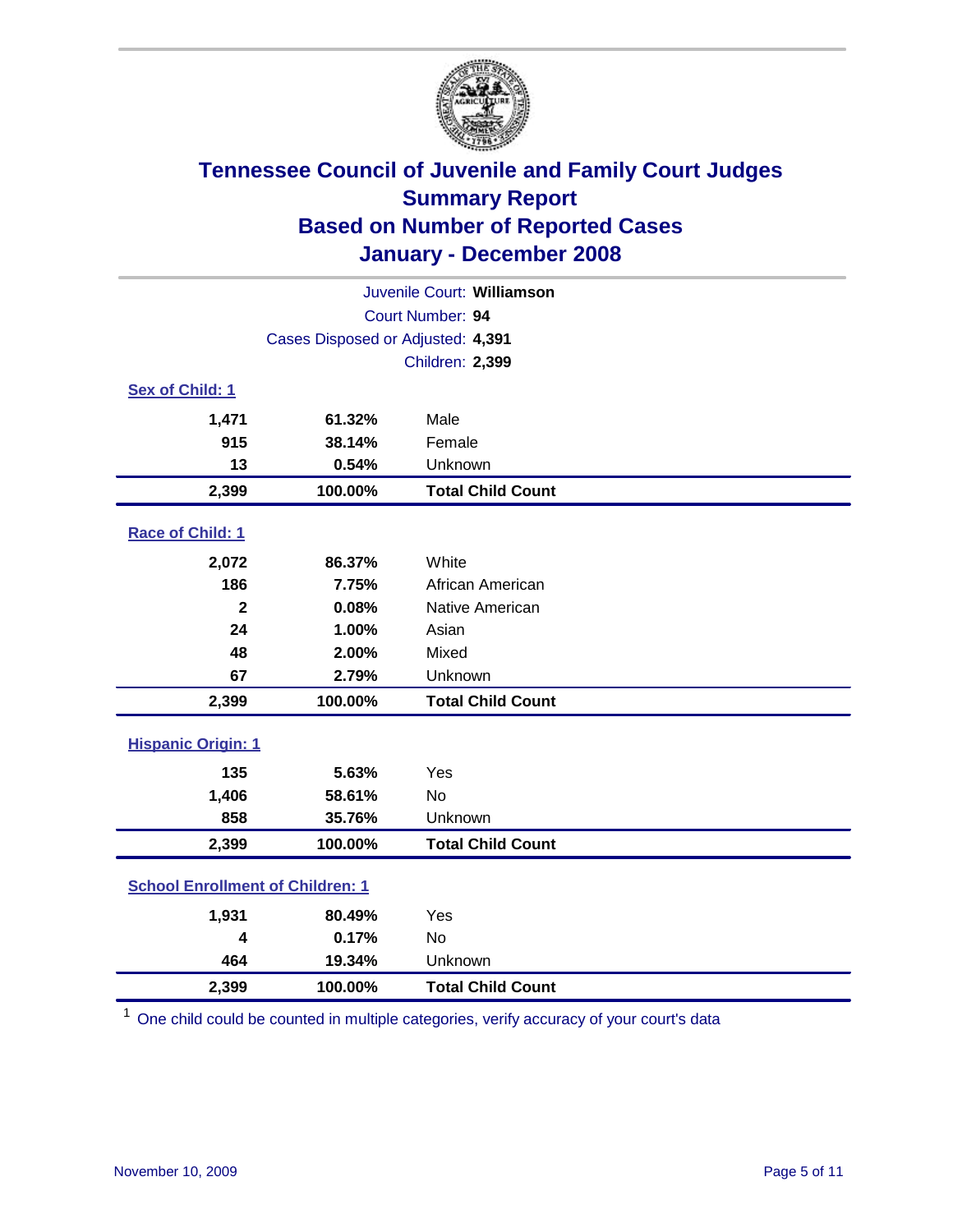

Court Number: **94** Juvenile Court: **Williamson** Cases Disposed or Adjusted: **4,391** Children: **2,399**

### **Living Arrangement of Child at Time of Referral: 1**

| 2,399 | 100.00%  | <b>Total Child Count</b>     |
|-------|----------|------------------------------|
| 7     | 0.29%    | Other                        |
| 56    | 2.33%    | Unknown                      |
| 1     | 0.04%    | Independent                  |
| 0     | $0.00\%$ | In an Institution            |
| 1     | 0.04%    | In a Residential Center      |
| 14    | 0.58%    | In a Group Home              |
| 22    | 0.92%    | With Foster Family           |
| 18    | 0.75%    | With Adoptive Parents        |
| 165   | 6.88%    | <b>With Relatives</b>        |
| 226   | 9.42%    | With Father                  |
| 554   | 23.09%   | With Mother                  |
| 125   | 5.21%    | With Mother and Stepfather   |
| 21    | 0.88%    | With Father and Stepmother   |
| 1,189 | 49.56%   | With Both Biological Parents |
|       |          |                              |

#### **Type of Detention: 2**

| 4.391 | 100.00%  | <b>Total Detention Count</b> |  |
|-------|----------|------------------------------|--|
| 1     | 0.02%    | Other                        |  |
| 3,586 | 81.67%   | Does Not Apply               |  |
| 1     | 0.02%    | <b>Unknown</b>               |  |
| 0     | 0.00%    | <b>Psychiatric Hospital</b>  |  |
| 0     | 0.00%    | Jail - No Separation         |  |
| 0     | $0.00\%$ | Jail - Partial Separation    |  |
| 0     | $0.00\%$ | Jail - Complete Separation   |  |
| 803   | 18.29%   | Juvenile Detention Facility  |  |
| 0     | $0.00\%$ | Non-Secure Placement         |  |
|       |          |                              |  |

<sup>1</sup> One child could be counted in multiple categories, verify accuracy of your court's data

<sup>2</sup> If different than number of Cases (4391) verify accuracy of your court's data.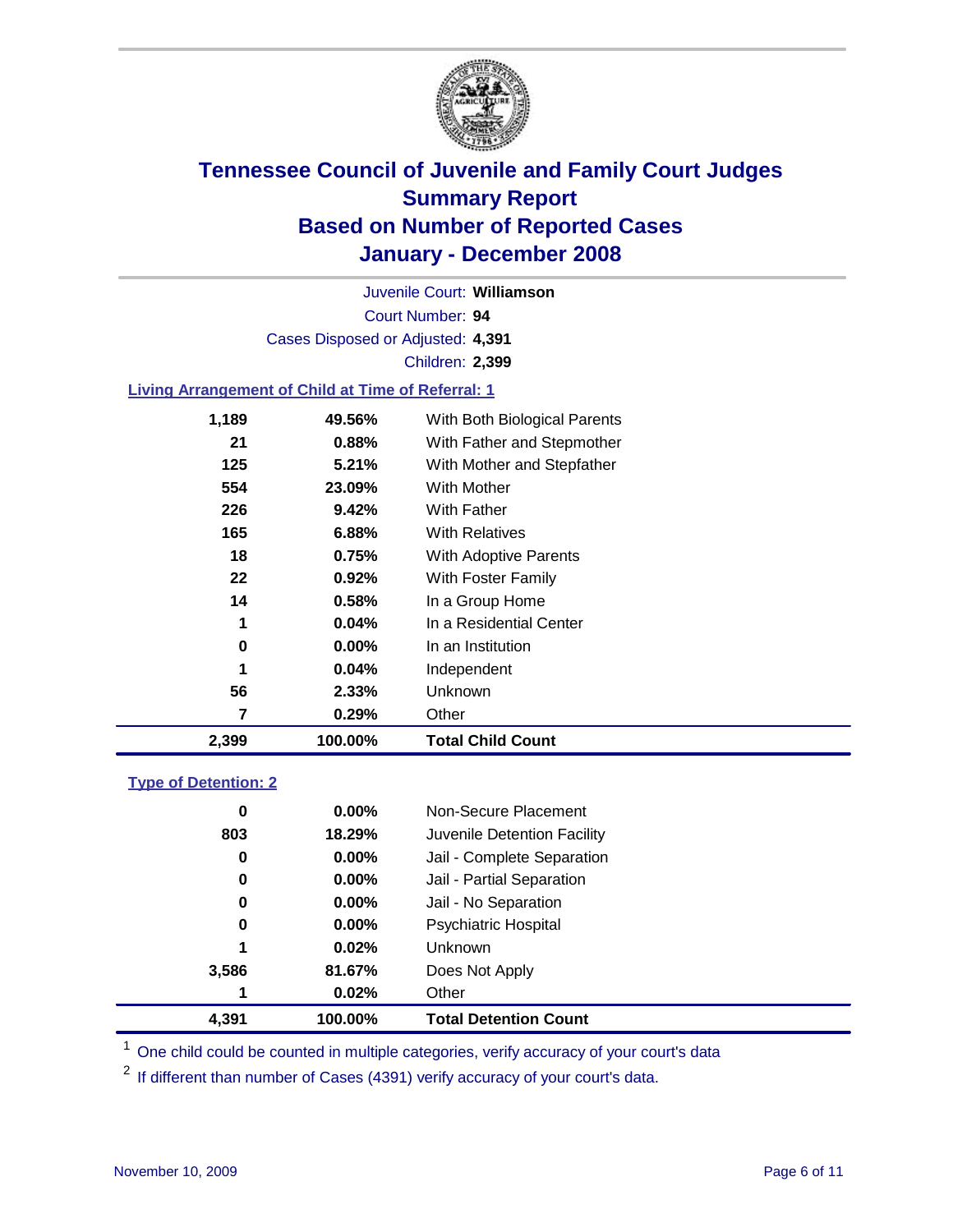

|                                                    | Juvenile Court: Williamson        |                                      |  |  |  |
|----------------------------------------------------|-----------------------------------|--------------------------------------|--|--|--|
|                                                    | Court Number: 94                  |                                      |  |  |  |
|                                                    | Cases Disposed or Adjusted: 4,391 |                                      |  |  |  |
|                                                    |                                   | Children: 2,399                      |  |  |  |
| <b>Placement After Secure Detention Hearing: 1</b> |                                   |                                      |  |  |  |
| 402                                                | 9.16%                             | Returned to Prior Living Arrangement |  |  |  |
| 182                                                | 4.14%                             | Juvenile Detention Facility          |  |  |  |
| 9                                                  | 0.20%                             | Jail                                 |  |  |  |
| 1                                                  | 0.02%                             | Shelter / Group Home                 |  |  |  |
| 0                                                  | 0.00%                             | <b>Foster Family Home</b>            |  |  |  |
| 5                                                  | 0.11%                             | Psychiatric Hospital                 |  |  |  |
|                                                    | 0.02%                             | Unknown                              |  |  |  |
| 3,770                                              | 85.86%                            | Does Not Apply                       |  |  |  |
| 21                                                 | 0.48%                             | Other                                |  |  |  |
| 4,391                                              | 100.00%                           | <b>Total Placement Count</b>         |  |  |  |
| <b>Intake Actions: 2</b>                           |                                   |                                      |  |  |  |
|                                                    |                                   |                                      |  |  |  |
| 3,105                                              | 57.18%                            | <b>Petition Filed</b>                |  |  |  |
| 694                                                | 12.78%                            | <b>Motion Filed</b>                  |  |  |  |
| 1,535                                              | 28.27%                            | <b>Citation Processed</b>            |  |  |  |
| 0                                                  | 0.00%                             | Notification of Paternity Processed  |  |  |  |
| 0                                                  | 0.00%                             | Scheduling of Judicial Review        |  |  |  |
| $\bf{0}$                                           | 0.00%                             | Scheduling of Administrative Review  |  |  |  |
| $\bf{0}$                                           | 0.00%                             | Scheduling of Foster Care Review     |  |  |  |
| $\bf{0}$                                           | 0.00%                             | Unknown                              |  |  |  |
| 1                                                  | 0.02%                             | Does Not Apply                       |  |  |  |
| 95                                                 | 1.75%                             | Other                                |  |  |  |
| 5,430                                              | 100.00%                           | <b>Total Intake Count</b>            |  |  |  |

<sup>1</sup> If different than number of Cases (4391) verify accuracy of your court's data.

<sup>2</sup> If different than number of Referral Reasons (5430), verify accuracy of your court's data.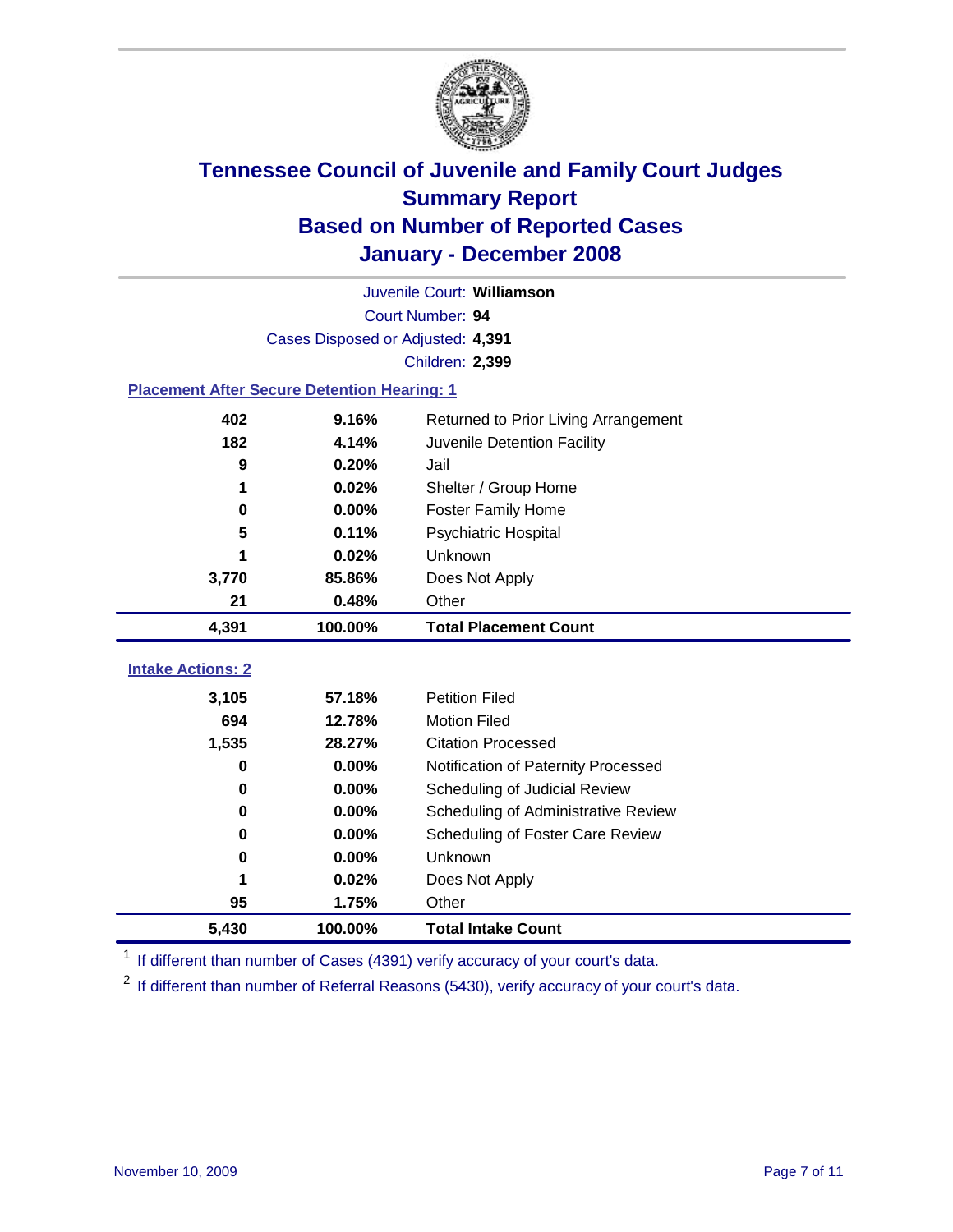

Court Number: **94** Juvenile Court: **Williamson** Cases Disposed or Adjusted: **4,391** Children: **2,399**

### **Last Grade Completed by Child: 1**

| 1               | 0.04%   | Too Young for School     |
|-----------------|---------|--------------------------|
| $\mathbf{2}$    | 0.08%   | Preschool                |
| 19              | 0.79%   | Kindergarten             |
| 19              | 0.79%   | 1st Grade                |
| 8               | 0.33%   | 2nd Grade                |
| 9               | 0.38%   | 3rd Grade                |
| 9               | 0.38%   | 4th Grade                |
| 14              | 0.58%   | 5th Grade                |
| 20              | 0.83%   | 6th Grade                |
| 46              | 1.92%   | 7th Grade                |
| 80              | 3.33%   | 8th Grade                |
| 173             | 7.21%   | 9th Grade                |
| 370             | 15.42%  | 10th Grade               |
| 677             | 28.22%  | 11th Grade               |
| 546             | 22.76%  | 12th Grade               |
| 0               | 0.00%   | Non-Graded Special Ed    |
| 9               | 0.38%   | <b>GED</b>               |
| $6\phantom{1}6$ | 0.25%   | Graduated                |
| $\bf{0}$        | 0.00%   | Never Attended School    |
| 357             | 14.88%  | Unknown                  |
| 34              | 1.42%   | Other                    |
| 2,399           | 100.00% | <b>Total Child Count</b> |

### **Enrolled in Special Education: 1**

<sup>1</sup> One child could be counted in multiple categories, verify accuracy of your court's data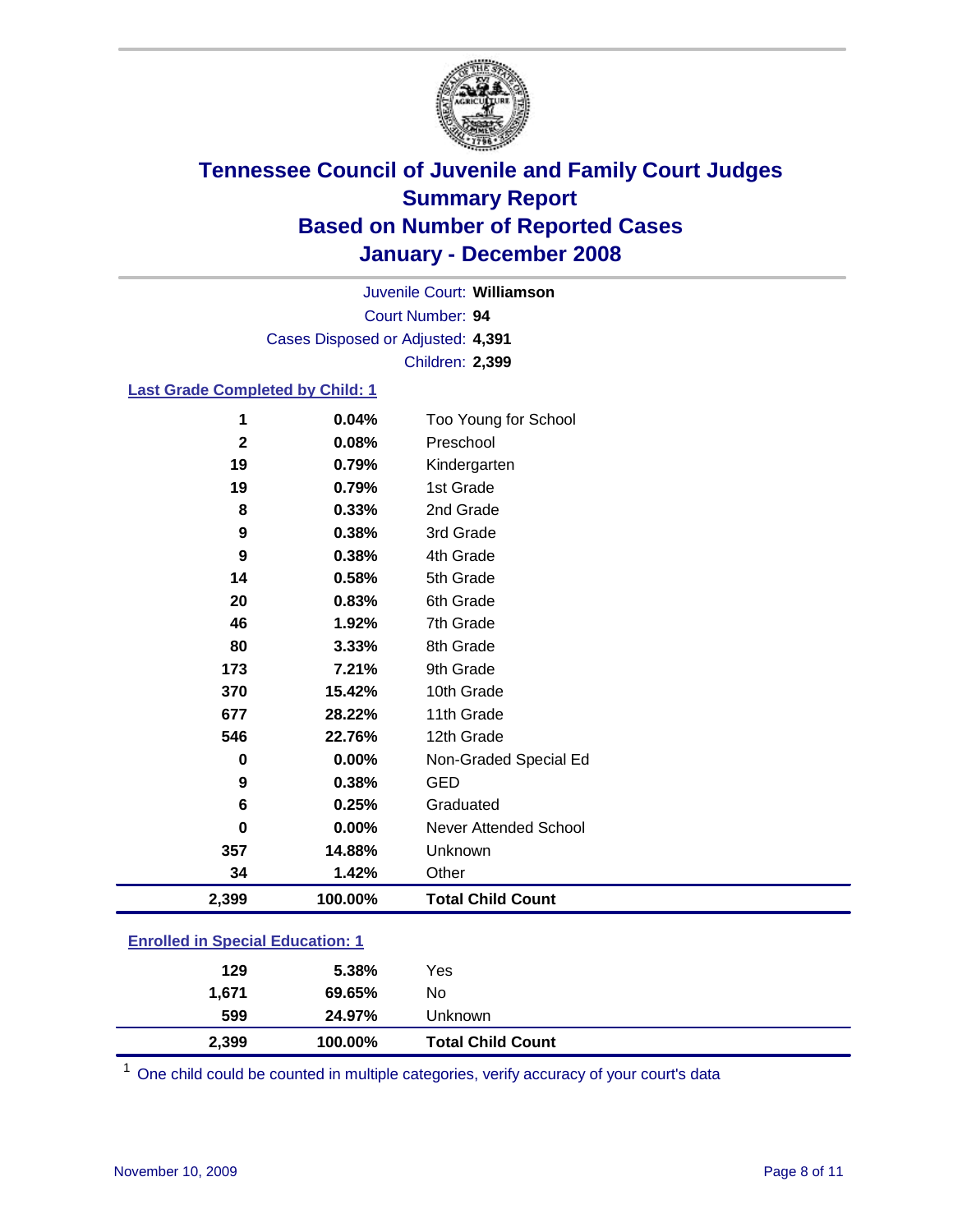

| Juvenile Court: Williamson   |                                   |                           |  |  |  |
|------------------------------|-----------------------------------|---------------------------|--|--|--|
|                              | Court Number: 94                  |                           |  |  |  |
|                              | Cases Disposed or Adjusted: 4,391 |                           |  |  |  |
|                              |                                   | <b>Children: 2,399</b>    |  |  |  |
| <b>Action Executed By: 1</b> |                                   |                           |  |  |  |
| 585                          | 10.77%                            | Judge                     |  |  |  |
| 4,715                        | 86.83%                            | Referee                   |  |  |  |
| 5                            | 0.09%                             | <b>YSO</b>                |  |  |  |
| 125                          | 2.30%                             | Other                     |  |  |  |
| 0                            | $0.00\%$                          | Unknown                   |  |  |  |
| 5,430                        | 100.00%                           | <b>Total Action Count</b> |  |  |  |

### **Formal / Informal Actions: 1**

| 1,402    | 25.82%   | Dismissed                                        |
|----------|----------|--------------------------------------------------|
| 651      | 11.99%   | Retired / Nolle Prosequi                         |
| 503      | 9.26%    | <b>Complaint Substantiated Delinquent</b>        |
| 685      | 12.62%   | <b>Complaint Substantiated Status Offender</b>   |
| 98       | 1.80%    | <b>Complaint Substantiated Dependent/Neglect</b> |
| 1        | 0.02%    | <b>Complaint Substantiated Abused</b>            |
| 0        | $0.00\%$ | <b>Complaint Substantiated Mentally III</b>      |
| $\bf{0}$ | $0.00\%$ | Informal Adjustment                              |
| 329      | 6.06%    | <b>Pretrial Diversion</b>                        |
| 0        | $0.00\%$ | <b>Transfer to Adult Court Hearing</b>           |
| 0        | $0.00\%$ | Charges Cleared by Transfer to Adult Court       |
| 0        | $0.00\%$ | Special Proceeding                               |
| 0        | $0.00\%$ | <b>Review Concluded</b>                          |
| 10       | 0.18%    | Case Held Open                                   |
| 1,751    | 32.25%   | Other                                            |
| 0        | $0.00\%$ | <b>Unknown</b>                                   |
| 5,430    | 100.00%  | <b>Total Action Count</b>                        |

<sup>1</sup> If different than number of Referral Reasons (5430), verify accuracy of your court's data.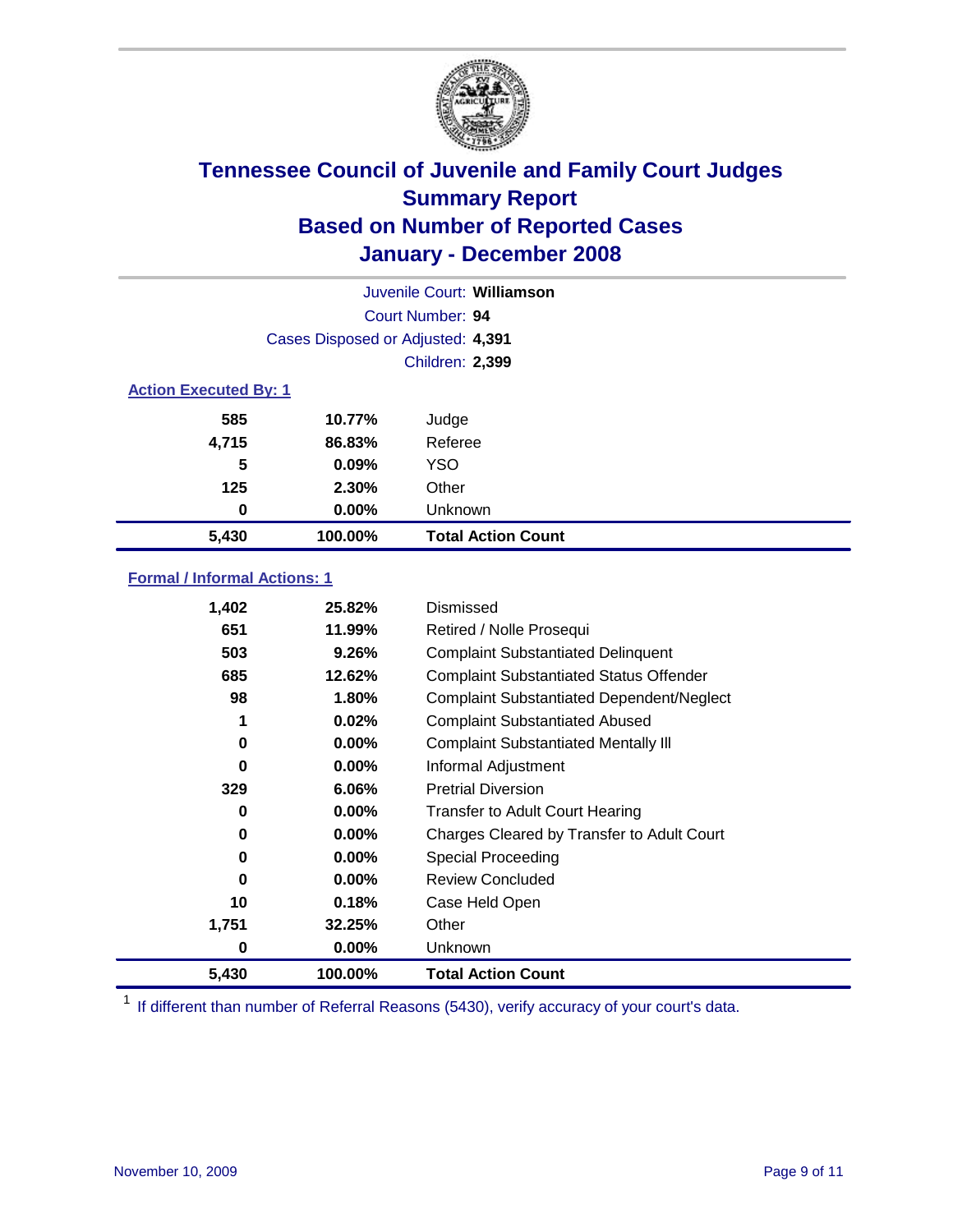

|                       |                                   | Juvenile Court: Williamson                            |
|-----------------------|-----------------------------------|-------------------------------------------------------|
|                       |                                   | Court Number: 94                                      |
|                       | Cases Disposed or Adjusted: 4,391 |                                                       |
|                       |                                   | Children: 2,399                                       |
| <b>Case Outcomes:</b> |                                   | There can be multiple outcomes for one child or case. |
| 948                   | 7.44%                             | <b>Case Dismissed</b>                                 |
| 1,093                 | 8.58%                             | Case Retired or Nolle Prosequi                        |
| 243                   | 1.91%                             | Warned / Counseled                                    |
| 1                     | 0.01%                             | <b>Held Open For Review</b>                           |
| 594                   | 4.66%                             | Supervision / Probation to Juvenile Court             |
| 0                     | 0.00%                             | <b>Probation to Parents</b>                           |
| 17                    | 0.13%                             | Referral to Another Entity for Supervision / Service  |
| 3                     | 0.02%                             | Referred for Mental Health Counseling                 |
| 494                   | 3.88%                             | Referred for Alcohol and Drug Counseling              |
| 20                    | 0.16%                             | <b>Referred to Alternative School</b>                 |
| 100                   | 0.79%                             | Referred to Private Child Agency                      |
| 823                   | 6.46%                             | Referred to Defensive Driving School                  |
| 3                     | 0.02%                             | Referred to Alcohol Safety School                     |
| 258                   | 2.03%                             | Referred to Juvenile Court Education-Based Program    |
| 136                   | 1.07%                             | Driver's License Held Informally                      |
| 0                     | 0.00%                             | <b>Voluntary Placement with DMHMR</b>                 |
| 0                     | 0.00%                             | <b>Private Mental Health Placement</b>                |
| 0                     | 0.00%                             | <b>Private MR Placement</b>                           |
| 0                     | 0.00%                             | Placement with City/County Agency/Facility            |
| 1                     | 0.01%                             | Placement with Relative / Other Individual            |
| 318                   | 2.50%                             | Fine                                                  |
| 551                   | 4.33%                             | <b>Public Service</b>                                 |
| 135                   | 1.06%                             | Restitution                                           |
| 0                     | 0.00%                             | <b>Runaway Returned</b>                               |
| 391                   | 3.07%                             | No Contact Order                                      |
| 0                     | $0.00\%$                          | Injunction Other than No Contact Order                |
| 572                   | 4.49%                             | <b>House Arrest</b>                                   |
| 63                    | 0.49%                             | <b>Court Defined Curfew</b>                           |
| 0                     | 0.00%                             | Dismissed from Informal Adjustment                    |
| 0                     | 0.00%                             | <b>Dismissed from Pretrial Diversion</b>              |
| 216                   | 1.70%                             | <b>Released from Probation</b>                        |
| 0                     | 0.00%                             | <b>Transferred to Adult Court</b>                     |
| 7                     | 0.05%                             | <b>DMHMR Involuntary Commitment</b>                   |